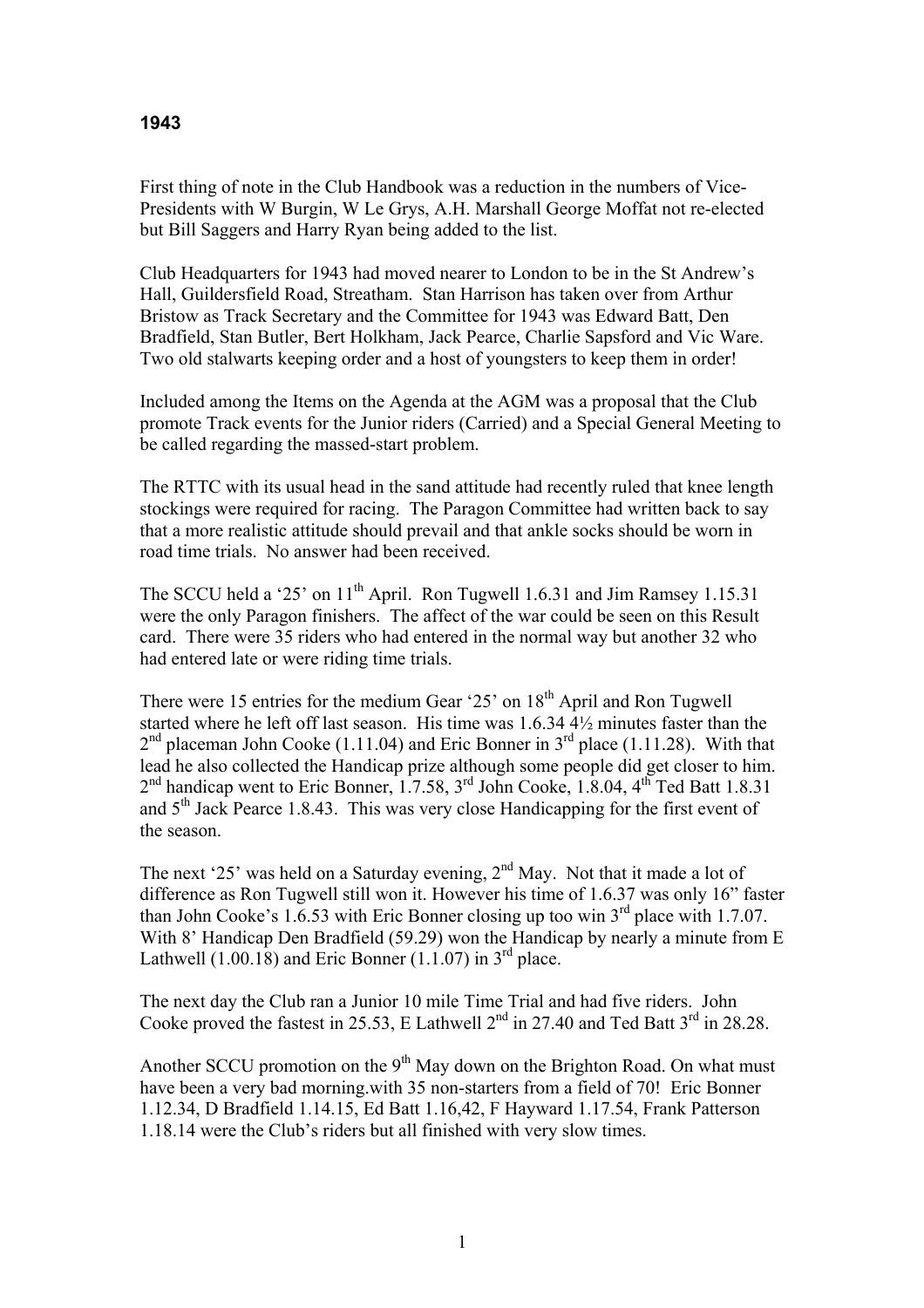At the Committee Meeting on the  $17<sup>th</sup>$  May it was reported that Alan Gordon had been elected Secretary to the RTTC London South Council and Stan Butler to the Committee of that body. Also at that Meeting a young Irishman was elected a Junior member of the Paragon. His name was Vincent Callanan. This was, unknowingly, a Red Letter day in the Club's History With Vin's election to the Club it completed the triumvirate of young riders that would eventually put the Paragon back to the top of time trialling sport in this Country.

Solo and Tandem Standards for 30 miles were also set at this Meeting. The times proposed are as follows:-

|                       | Single  | Tandem  | Trike   |
|-----------------------|---------|---------|---------|
| Gold centre           | 1 19 00 | 1900    | 1.29.00 |
| Silver                | 1.24.00 | 1.12.00 | 1.33.00 |
| <b>Bronze</b> 1.31.00 |         | 1.16.00 | 1.39.00 |

The 30 miles Handicap was also held on a Saturday evening,  $12<sup>th</sup>$  June. And eventually someone got the better of Ron Tugwell. John Cooke came in with 1.21.01; Ron had to be content with  $2<sup>nd</sup>$  place with his 1.21.50. The class of these two riders is shown by the fact that the  $3<sup>rd</sup>$  place man was 5' behind. Jack Pearce finished in 1.26.17. Cooke deservedly took the Handicap with a nett time of 1.18.01 from Pearce  $2<sup>nd</sup>$  with 1.20.12 and Ron Tugwell  $3<sup>rd</sup>$  in 1.21.50.

On the 28<sup>th</sup> June the Secretary reported that the Croydon East Ward Electors Association had been in touch with him asking for the Club's support in their endeavour to get the Beckenham Golf Course as an Open Space and Sportsground for Croydon Residents. He had replied pledging the Club's support. (Would this get us our own Track?). This year the Dinner was booked in good time at the Café Royal and further Dances at the Grandison Ball Room on October  $27<sup>th</sup>$ , January  $14<sup>th</sup>$  and February  $9<sup>th</sup>$ .

On the  $4<sup>th</sup>$  July there were 11 riders down for a Junior '15' and Den Bradfield came into his own again to win in 38.41.  $2<sup>nd</sup>$  place was John Cooke, 40.04, and  $3<sup>rd</sup>$  place Eric Bonner, 40.06. Also close behind were Ted Batt, 40.15, and Colin Brown 40.18.

A further SCCU '25' on the  $11<sup>th</sup>$  July received 100 advance entries with some 7 riders doing time trails. Again it must have been a bad morning as 34 riders failed to start and another 17 failed to finish! Charlie Sapsford 1.9.41, Vin Callanan 1.10.08, John Cooke 1.10.19 and Ted Batt 1.22.28 were our finishers. Vin Callanan, however, came away with a prize as with  $7\frac{1}{2}$  minutes handicap he claimed  $2^{nd}$  in the Handicap section.

The following week the London Clarion promoted a Longmarkers '25'. Vin Callanan 1.9.05, Ted Batt 1.13.04 and E Lathwell 1.14.35 were the Paragon riders. Vin won the 'Class 1' award but we do not have any record as to what that actually meant!

The  $25<sup>th</sup>$  July was the day of the Paragon Open '50' down on the Bath Road. Eightyeight riders were due to face the Timekeeper of whom 78 actually started. Arch Harding of the Middlesex RC won the race in 2.7.21. (The Middlesex RC modelled themselves on the Norwood Paragon having as their colours, black, green and gold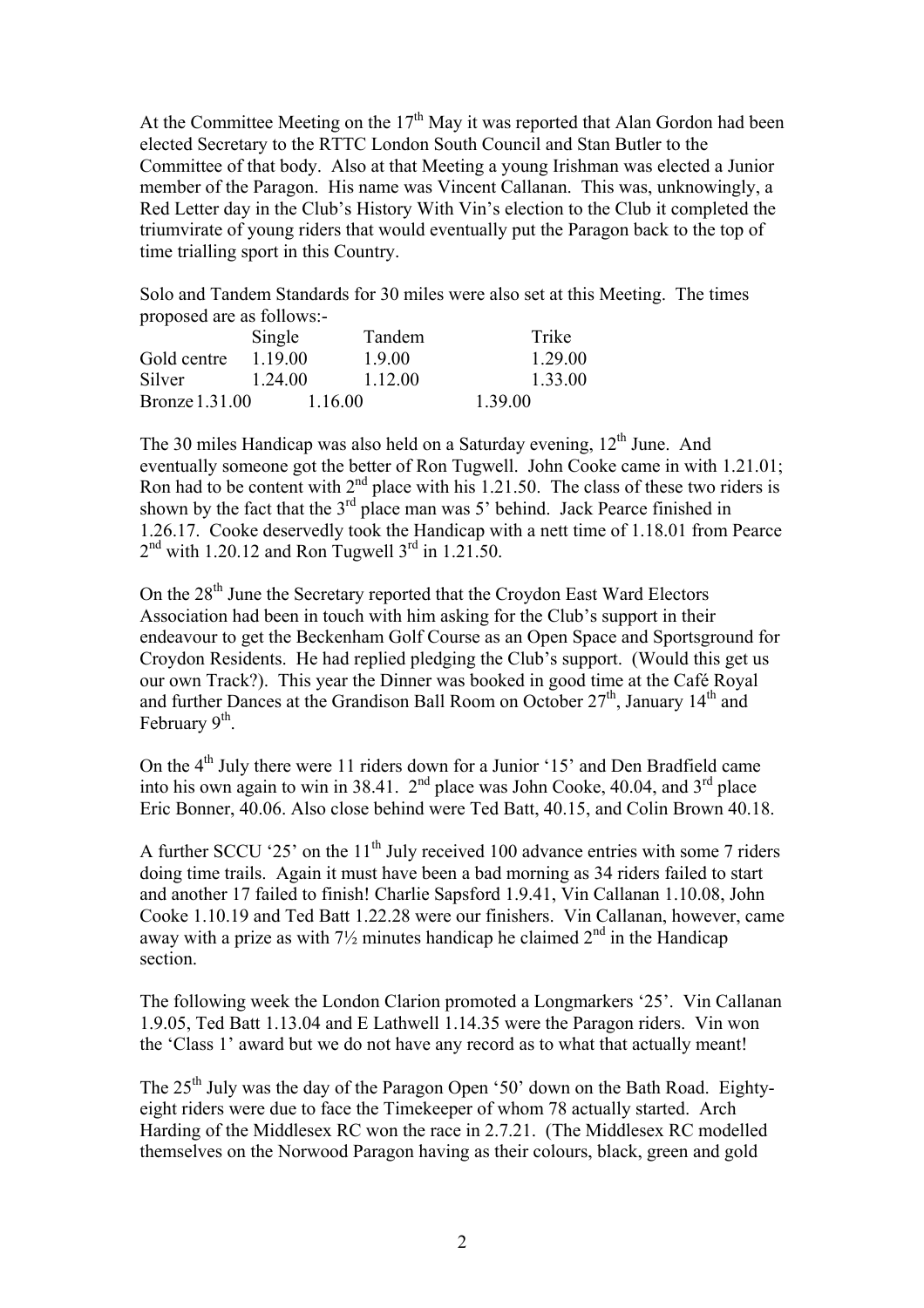plus a club badge in the shape of a capital 'M') Club times were Ron Tugwell 2.20.27, Charlie Sapsford 2.32.39 and D Sharp 2.39.42.

Ron Tugwell benefited from the '50' for in the Apollo '25' on the  $1<sup>st</sup>$  August he came  $3<sup>rd</sup>$  in 1.5.37. Vin Callanan was also in the prizes with his 1.8.07 taking the Group F award. (No, we do not know how the field was grouped!) It was a very bad day as there were 18 non-starters and 32 non-finishers from the 100 entries. Other Paragon riders were John Cooke 1.8.46, Jack Pearce 1.8.59 and E Lathwell 1.13.22. The times of Tugwell, Callanan and Cooke were good enough for 2<sup>nd</sup> Team award.

The Inter-Club '50' on the  $8<sup>th</sup>$  August saw a win for young Vincent Callanan in 2.20.00. As mentioned before with Vin's arrival the Paragon had completed a team that, after the War, was to bring the Club back to being a force in long distance time trialling. They did not know that in 1943 but it is fascinating to watch the pieces drop into place.  $2<sup>nd</sup>$  to Vin was Ron Tugwell with a 2.24.17 ride and  $3<sup>rd</sup>$  Ted Batt in 2.32.25. Someone had given Vin 6' Handicap so he won that section of the race rather easily with a nett time of 2.14.00. Ted Batt was  $2<sup>nd</sup>$  (2.22.25), and Ron Tugwell  $3^{\text{rd}}$  (2.24.17).

The Juniors had another race on the  $15<sup>th</sup>$  August and this time it was Eric Bonner's time to shine as he passed the Timekeeper in 26.20. Tied for  $2<sup>nd</sup>$  place were Ted Batt and Ken Lee in 27.04 with Den Bradfield close up  $4<sup>th</sup>$  in 27.24.

A scheme for Handicapping the Junior members by age was proposed at the Committee Meeting on the  $17<sup>th</sup>$  August. Under 17, 17 to 18 and Over 18 were the bands. This would be attempted at the next Junior event. Also at this meeting there was a note regarding the speeches at the Club Dinner. Those speeches that embarrassed members or those that included suggestive remarks were to be discouraged. The Secretary was asked to keep this in mind when seeking speakers for the various toasts.

The next week-end the Club held a Tandem '30' with four teams competing. The Tugwell brothers, Ron and Maurice, won in 1.8.21 from Eric Bonner and John Cooke who clocked 1.9.58. The Old gang Webb and Bristow were  $3<sup>rd</sup>$  in 1.11.53 and Bill Diplo rode with new boy Vin Callanan in 1.13.50. The Handicap result was almost the same as the Scratch result except that the Diplo/Callanan pair just got in front of the Webb/Bristow combination.

In the '25' on the  $12<sup>th</sup>$  September Ron Tugwell was back to his winning ways – just! His time of 1.6.36 was 7" too fast for Eric Bonner with John Cooke a little way behind in 1.8.20. Eric improved sufficiently to take the Handicap with 1.3.58. The next seven riders were within 50" of each other. Vin Callanan 1.5.46, Maurice Tugwell 1.5.47, John Cooke 1.5.50, Don Chamberlain 1.6.01, Charlie Sapsford 1.6.02, Ted Batt 1.6.28 and Ron Tugwell 1.6.36. That is superb handicapping.

Please note the name of Don Chamberlain we will read more of this gentleman at a later date.

A Junior 20 miles event was held on 19<sup>th</sup> September. The Club Record for that distance had stood since 1908 mainly because since World War I the distance had not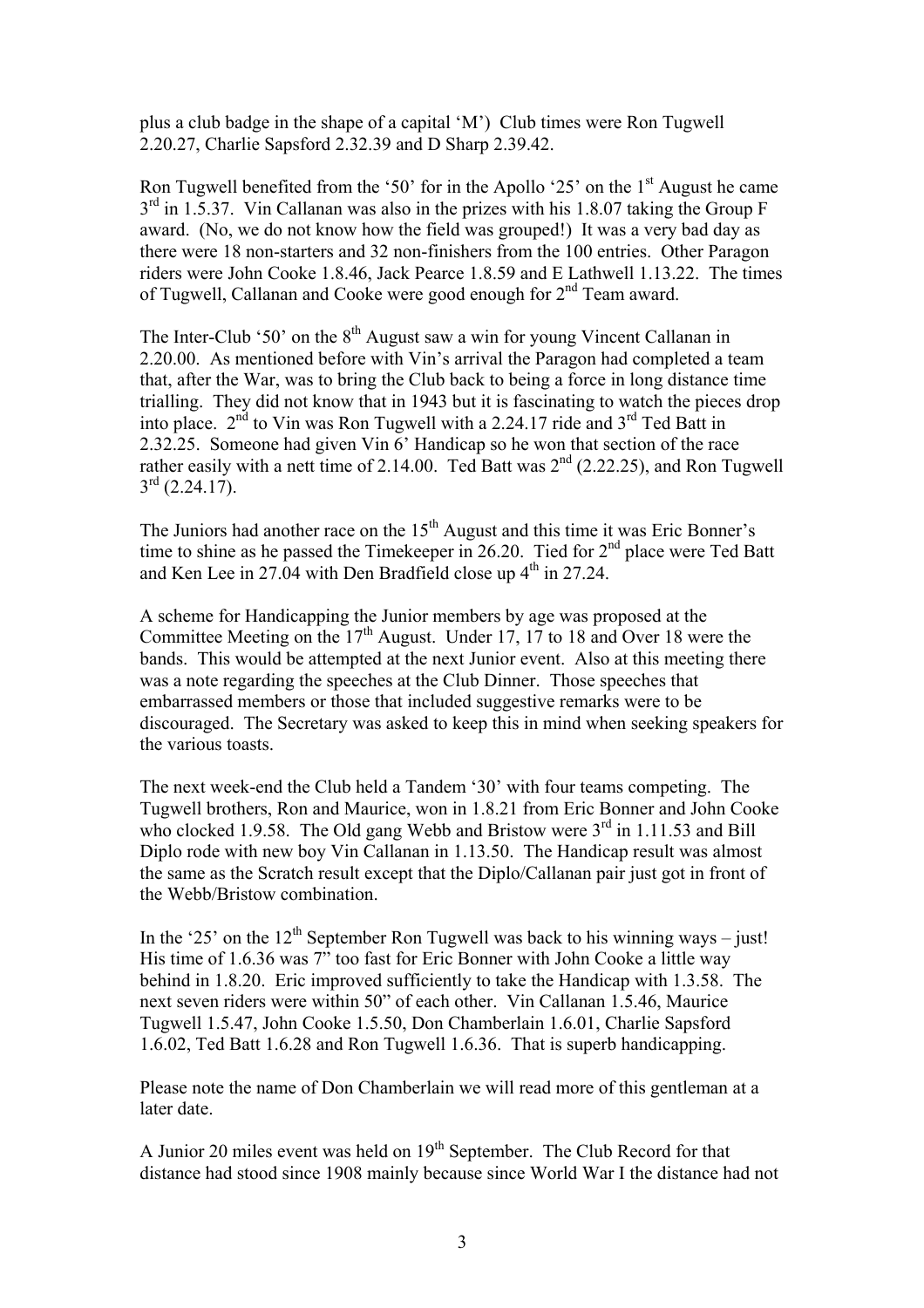been raced. Perhaps this event put George Moffat's time in perspective as only one rider managed to beat that record time. John Cooke came in with a 56.10 only 50" faster. What we did not know when that sentence was written was that the Course was about a mile too long! So one could subtract between 2.30 and 2.45 from the recorded times to give a more accurate assessment. However, John Cooke won by over 3' from Den Bradfield, 59.29 and 3rd was Maurice Tugwell 1.2.20.

Jack Pearce had the idea of a Roller Contest at the Clubroom in November and was requested by the Committee to contact Cycling for use of the Rollers and a small subcommittee was formed to go into the organisation of the event. Unfortunately the Catford had booked the Rollers on the same night and no other date was available so the idea had to be held over until 1944.

Alan Gordon also outlined the work of the Croydon Youth Movement under the auspices of George Brake (Manager of Bloomfields Bakeries, Bicycle Polo Association and Wren Wheelers). A Fund was to be opened for the purchase of equipment. It would be in the Club's interest to subscribe to the Movement as it could mean a steady stream of members.

The last SCCU '25' of the year was run on the  $3<sup>rd</sup>$  October. Twenty-four of the 95 entries failed to start and another 18 failed to finish. Paragon times were Vin Callanan 1.8.10, Eric Bonner 1.8.23, Maurice Tugwell 1.11.09, Don Chamberlain 1.11.26, Den Bradfield 1.12.28 and Ed Batt 1.13.44.

The last '25' of the year, still referred to as the Mayne Cup although the Cup was not being awarded, was on 10<sup>th</sup> October. John Cooke produced fastest time with 1.4.51, Eric Bonner was  $2<sup>nd</sup>$  in 1.6.45 and Vin Callanan was  $3<sup>rd</sup>$  in 1.7.14. It was that man Chamberlain who took the handicap in 1.2.36. John Cooke, 1.2.51 was  $2<sup>nd</sup>$  and Vin Callanan  $3<sup>rd</sup>$  in 1.4.44.

Rounding off the Club Events for 1943 was the Hill Climb but it only attracted three entries. Ron Tugwell beat younger brother Maurice, 1.50 to 2.02 with Vin Callanan in  $3<sup>rd</sup>$  place in 2.13.

The first Dance raised £3 3s 6d for the Club Funds. The Club Dinner attracted some 86 members, wives and friends but made a small loss of £1.14s 3½ d.

A small furore on the Polo Fields as the Secretary reported that a Team playing under the name of the Paragon contained several non-members. Bob Reddin had been advised of this and Messrs Len 'Shaggy' Butler, Maurice Taylor and Len Adams joined the Club as Second Claim Members.

Also the Croydon Youth Movement appeared not to be well organised financially. Fred Lee had drawn up a set of Regulations that ought to put matters to rights. In the meantime moneys held by Paragon members would not be passed on.

John Cooke came up with a good idea regarding Club Prizemoney. Would it not be possible for the Club to hold the money and issue a credit note to that value. This could be redeemed after the War when goods would be more readily available. This matter would be handled by the Treasurer.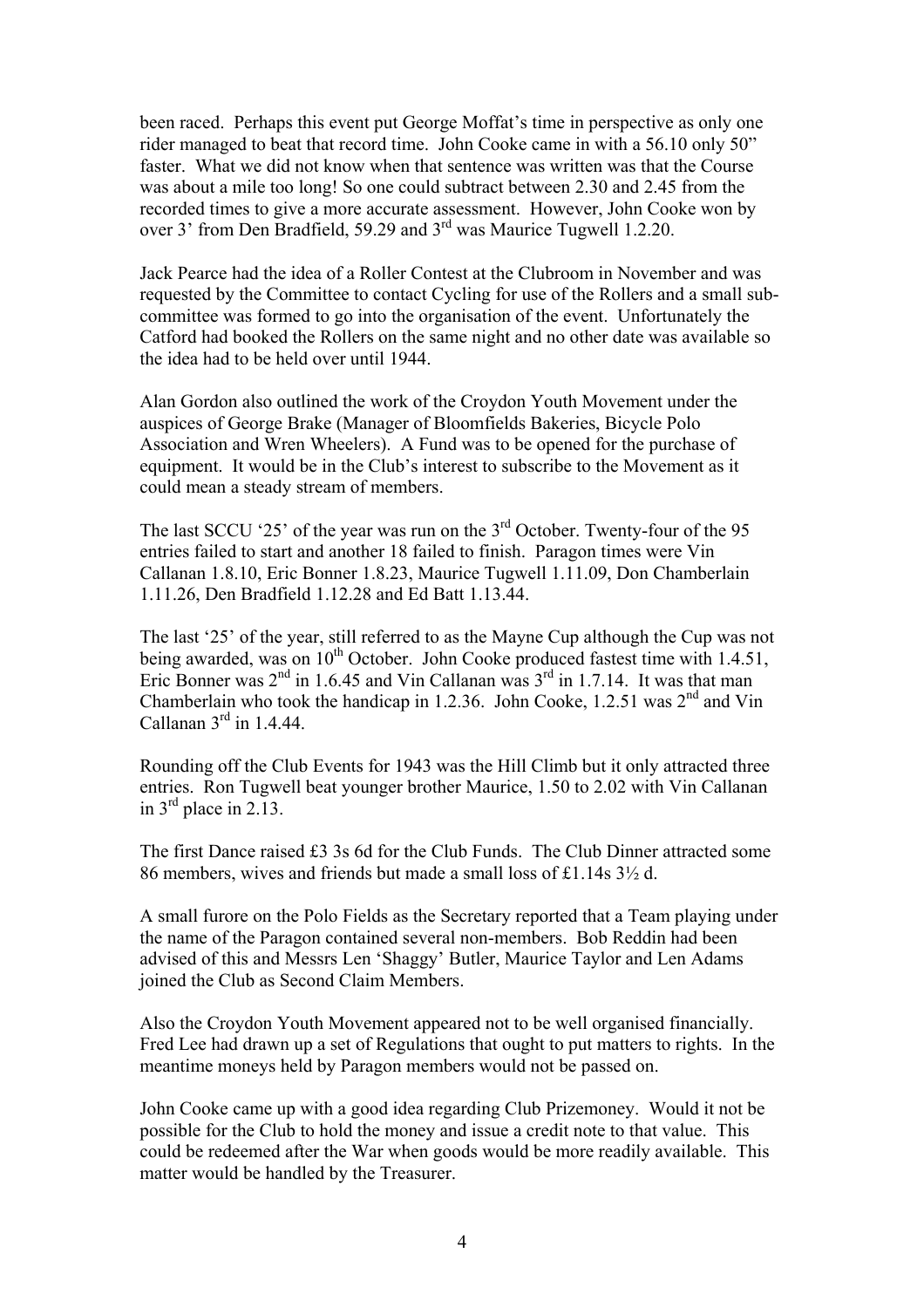## **Club Time Trial Results**

|                | <b>Scratch Result</b> | 25 h/c          |                | <b>Handicap Result</b> |               |         |
|----------------|-----------------------|-----------------|----------------|------------------------|---------------|---------|
|                |                       | <b>Med Gear</b> |                |                        |               |         |
| 15             | Entries               | 18.4.43         |                |                        |               |         |
| 13             | <b>Starters</b>       |                 |                |                        |               |         |
| 11             | Finishers             |                 |                |                        |               |         |
|                |                       |                 |                |                        |               |         |
| 1              | <b>Tugwell R</b>      | 1.06.34         |                | <b>Tugwell R</b>       | Scratch       | 1.06.34 |
| $\overline{2}$ | Cooke J               | 1.11.04         | 1              | <b>Bonner E</b>        | 3.30          | 1.07.58 |
| 3              | <b>Bonner E</b>       | 1.11.28         | $\overline{2}$ | Cooke J                | 3.00          | 1.08.04 |
| 4              | Pearce J              | 1.11.43         | 3              | <b>Batt E</b>          | 7.00          | 1.08.31 |
| $\overline{5}$ | Harrison SV           | 1.12.27         | 4              | Pearce J               | 3.00          | 1.08.43 |
| 6              | Ramsey J              | 1.12.32         | 5              | Patterson FH           | 4.00          | 1.10.03 |
| 7              | Patterson FH          | 1.14.03         | 6              | Harrison SV            | 1.45          | 1.10.42 |
| 8              | Diplo J               | 1.15.20         | 7              | Ramsey J               | 1.30          | 1.11.02 |
| 9              | <b>Batt E</b>         | 1.15.31         | 8              | Hayward FV             | 5.00          | 1.13.41 |
| 10             | <b>Bradfield D</b>    | 1.16.29         | 9              | <b>Bradfield D</b>     | 2.30          | 1.13.59 |
| 11             | Hayward FV            | 1.18.41         | 10             | Diplo J                | Scratch       | 1.15.20 |
|                |                       |                 |                |                        |               |         |
|                | <b>Scratch Result</b> | 25 h/c          |                | <b>Handicap Result</b> |               |         |
|                |                       | 22.5.43         |                |                        |               |         |
| 11             | <b>Entries</b>        | (Sat.Eve.)      |                |                        |               |         |
| 10             | <b>Starters</b>       |                 |                |                        |               |         |
| 9              | Finishers             |                 |                |                        |               |         |
|                | Tugwell R             | 1.06.37         | 1              | <b>Bradfield D</b>     | 8.00          | 0.59.29 |
| 1<br>2         | Cooke J               | 1.06.53         | $\overline{2}$ | Lathwell E             |               | 1.00.18 |
| 3              | <b>Bonner E</b>       | 1.07.07         | 3              | Bonner E               | 10.00         | 1.01.07 |
| 4              | <b>Bradfield D</b>    | 1.07.29         | 4              |                        | 6.00          | 1.02.29 |
| 5              | Pearce J              | 1.09.33         | 5              | Hayward FV<br>Cooke J  | 10.00<br>4.00 | 1.02.53 |
| 6              | Lathwell E            | 1.10.18         | 6              | Pearce J               | 4.30          | 1.05.05 |
| 7              | Callanan V            | 1.11.46         | 7              | Callanan V             | 6.00          | 1.05.46 |
| 8              | Hayward FV            | 1.12.29         | 8              | <b>Tugwell R</b>       | Scratch       | 1.06.37 |
| 9              | Ramsey J              | 1.13.46         | 9              | Ramsey J               | 1.30          | 1.12.16 |
|                |                       |                 |                |                        |               |         |
|                | <b>Scratch Result</b> | 10m Junior      |                |                        |               |         |
| 5              | <b>Entries</b>        | 23.5.43         |                |                        |               |         |
| 5              | <b>Starters</b>       |                 |                |                        |               |         |
| 5              | Finishers             |                 |                |                        |               |         |
|                |                       |                 |                |                        |               |         |
| 1              | Cooke J               | 25.53           |                |                        |               |         |
| 2              | Lathwell E            | 27.40           |                |                        |               |         |
| 3              | <b>Batt E</b>         | 28.28           |                |                        |               |         |
| 4              | Marks J               | 28.40           |                |                        |               |         |
| 5              | Cutts S               | 31.59           |                |                        |               |         |
|                |                       |                 |                |                        |               |         |
|                |                       |                 |                |                        |               |         |
|                | <b>Scratch Result</b> | 30 h/c          |                | <b>Handicap Result</b> |               |         |
|                |                       | 12.6.43         |                |                        |               |         |
| 6              | <b>Entries</b>        | (Sat. Eve.)     |                |                        |               |         |
| 6              | <b>Starters</b>       |                 |                |                        |               |         |
| 5              | Finishers             |                 |                |                        |               |         |
|                |                       |                 |                |                        |               |         |
| 1              | Cooke J               | 1.12.01         | 1              | Cooke J                | 3.00          | 1.18.01 |
| $\overline{2}$ | <b>Tugwell R</b>      | 1.21.50         | $\overline{2}$ | Pearce J               | 6.00          | 1.20.12 |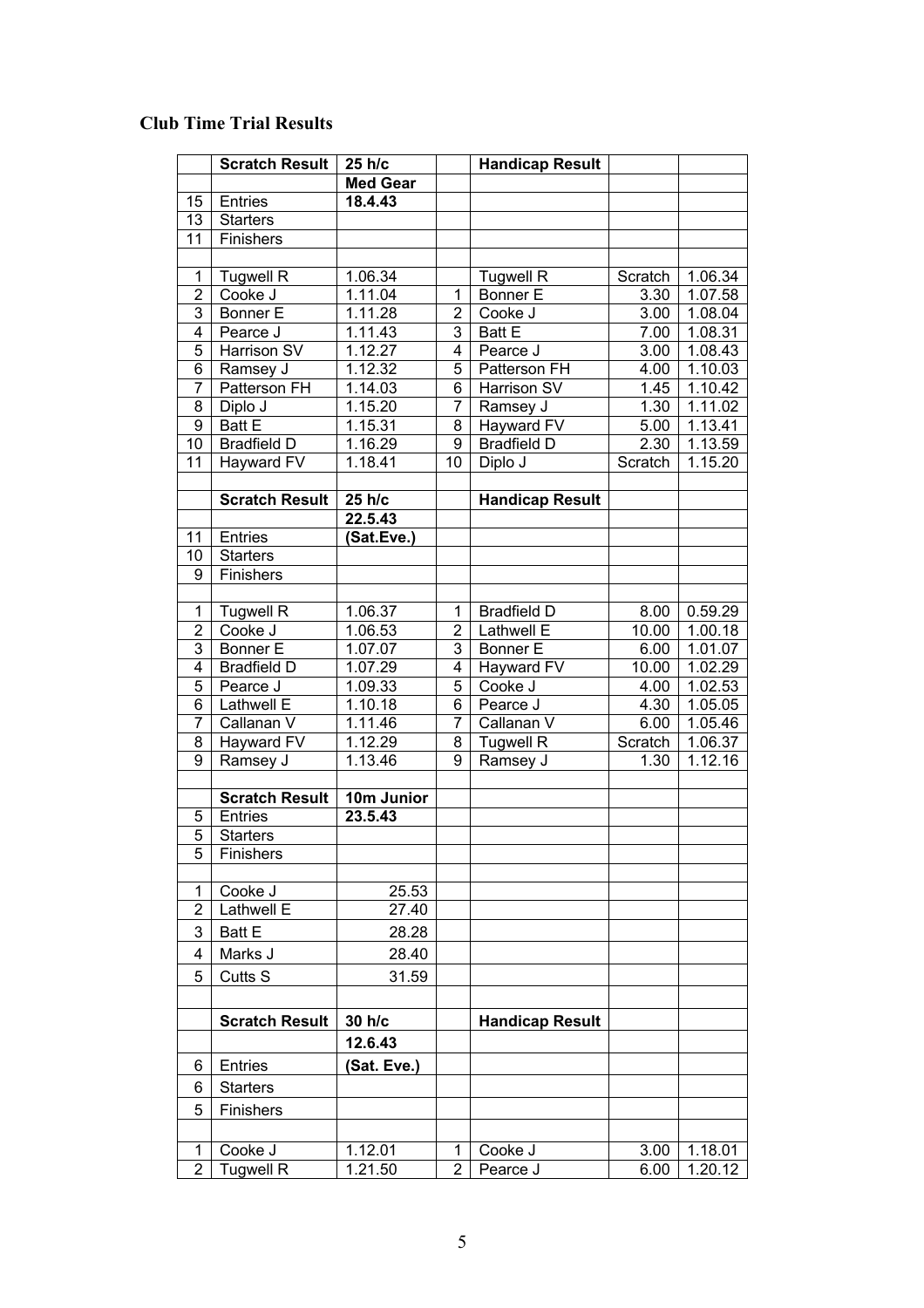| 3                   | Pearce J                       | 1.26.17            | 3                       | <b>Tugwell R</b>            | Scratch       | 1.21.50            |
|---------------------|--------------------------------|--------------------|-------------------------|-----------------------------|---------------|--------------------|
| 4                   | Lathwell E                     | 1.28.56            | $\overline{\mathbf{4}}$ | <b>Lathwell E</b>           | 7.00          | 1.21.56            |
| 5                   | Hayward FV                     | 1.33.26            | 5                       | <b>Hayward FV</b>           | 10.00         | 1.23.26            |
| $\overline{1}$      | Cooke J                        | 1.12.01            | $\overline{1}$          | Cooke J                     | 3.00          | 1.18.01            |
|                     |                                |                    |                         |                             |               |                    |
|                     | <b>Scratch Result</b>          | 15m                |                         |                             |               |                    |
|                     |                                | Junior             |                         |                             |               |                    |
| 11                  | Entries                        | 4.7.43             |                         |                             |               |                    |
| 11                  | <b>Starters</b>                |                    |                         |                             |               |                    |
| 11                  | Finishers                      |                    |                         |                             |               |                    |
|                     |                                |                    |                         |                             |               |                    |
| $\mathbf{1}$        | <b>Bradfield D</b>             | 38.41              |                         |                             |               |                    |
| $\overline{2}$      | Cooke J                        | 40.04              |                         |                             |               |                    |
| 3                   | <b>Bonner E</b>                | 40.06              |                         |                             |               |                    |
|                     | <b>Batt E</b>                  | 40.15              |                         |                             |               |                    |
| 4                   |                                |                    |                         |                             |               |                    |
| 5                   | <b>Brown CA</b>                | 40.18              |                         |                             |               |                    |
| 6                   | Lee K                          | 41.26              |                         |                             |               |                    |
| 7                   | Marks J                        | 42.12              |                         |                             |               |                    |
| 8                   | Gidden L                       | 42.16              |                         |                             |               |                    |
| 9                   | Lathwell E                     | 42.24              |                         |                             |               |                    |
| 10                  | Cutts S                        | 43.18              |                         |                             |               |                    |
| 11                  | <b>Blackshaw A</b>             | 44.27              |                         |                             |               |                    |
|                     |                                |                    |                         |                             |               |                    |
|                     | <b>Scratch Result</b>          | 50 h/c             |                         | <b>Handicap Result</b>      |               |                    |
|                     |                                | 8.8.43             |                         | Inter-club                  |               |                    |
| 5                   | Entries                        |                    |                         |                             |               |                    |
|                     |                                |                    |                         |                             |               |                    |
| 5                   | <b>Starters</b>                |                    |                         |                             |               |                    |
| 5                   | Finishers                      |                    |                         |                             |               |                    |
|                     |                                |                    |                         |                             |               |                    |
| 1<br>$\overline{2}$ | Callanan V<br><b>Tugwell R</b> | 2.20.00<br>2.24.17 | $\mathbf{1}$            | Callanan V<br><b>Batt E</b> | 6.00<br>10.00 | 2.14.00<br>2.22.25 |
| 3                   | <b>Batt E</b>                  | 2.32.25            | $\mathbf{2}$            | <b>Tugwell R</b>            | Scratch       | 2.24.17            |
| 4                   | Diplo W                        | 2.35.40            | 3                       | Diplo W                     | 10.00         | 2.25.40            |
| 5                   | Sharp D                        | 2.44.58            | $\overline{4}$          | Sharp D                     | 14.00         | 2.30.58            |
|                     |                                |                    |                         |                             |               |                    |
|                     | <b>Scratch Result</b>          | <b>10m</b>         |                         |                             |               |                    |
|                     |                                | Junior             |                         |                             |               |                    |
| 11                  | Entries                        | 15.8.43            |                         |                             |               |                    |
| 8                   | <b>Starters</b>                |                    |                         |                             |               |                    |
| 8                   | Finishers                      |                    |                         |                             |               |                    |
|                     |                                |                    |                         |                             |               |                    |
| 1                   | <b>Bonner E</b>                | 26.20              |                         |                             |               |                    |
|                     |                                |                    |                         |                             |               |                    |
| $\overline{2}$      | <b>Batt E</b>                  | 27.04              |                         |                             |               |                    |
| 3                   | Lee K                          | 27.04              |                         |                             |               |                    |
| 4                   | <b>Bradfield D</b>             | 27.24              |                         |                             |               |                    |
| 5                   | Jones FH                       | 28.01              |                         |                             |               |                    |
| 6                   | Cutts S                        | 28.03              |                         |                             |               |                    |
| $\overline{7}$      | Hayward FV                     | 28.54              |                         |                             |               |                    |
| 8                   | Marks J                        | 30.04              |                         |                             |               |                    |
|                     |                                |                    |                         |                             |               |                    |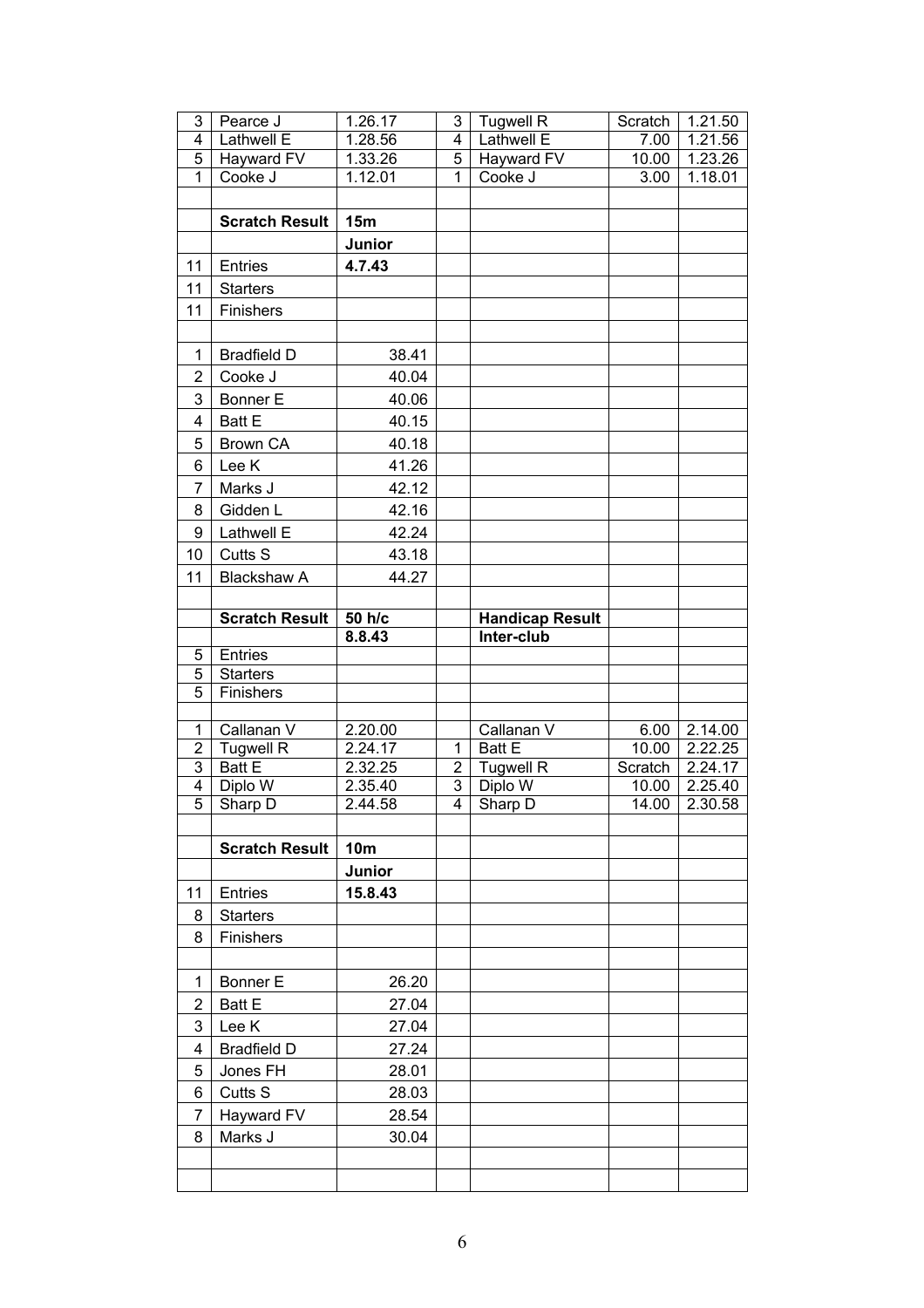|                 | <b>Scratch Result</b> | 30 h/c        |                | <b>Handicap Result</b> |         |                      |
|-----------------|-----------------------|---------------|----------------|------------------------|---------|----------------------|
|                 |                       | <b>Tandem</b> |                |                        |         |                      |
| 5               | Entries               | 22.8.43       |                |                        |         |                      |
| 4               | <b>Starters</b>       |               |                |                        |         |                      |
| 4               | Finishers             |               |                |                        |         |                      |
|                 |                       |               |                |                        |         |                      |
| 1               | Tugwell R & M         | 1.08.21       |                | Tugwell R & M          | 1.00    | 1.07.21              |
| $\overline{2}$  | Bonner/Cooke          | 1.09.58       | $\mathbf{1}$   | Bonner/Cooke           | 1.00    | 1.08.58              |
| 3               | Webb/Bristow          | 1.11.53       | $\overline{2}$ | Diplo/Callanan         | 2.00    | 1.10.50              |
| 4               | Diplo/Callanan        | 1.13.50       | 3              | Webb/Bristow           | Scratch | 1.11.53              |
|                 |                       |               |                |                        |         |                      |
|                 | <b>Scratch Result</b> | 25 h/c        |                | <b>Handicap Result</b> |         |                      |
|                 |                       | 12.9.43       |                | Inter-club             |         |                      |
| 12 <sub>2</sub> | Entries               |               |                |                        |         |                      |
| 11              | <b>Starters</b>       |               |                |                        |         |                      |
| 10              | Finishers             |               |                |                        |         |                      |
|                 |                       |               |                |                        |         |                      |
| $\mathbf{1}$    | <b>Tugwell R</b>      | 1.06.36       | 1              | <b>Bonner E</b>        | 2.45    | 1.03.58              |
| $\overline{2}$  | <b>Bonner E</b>       | 1.06.43       | $\overline{2}$ | Callanan V             | 3.30    | 1.05.46              |
| 3               | Cooke J               | 1.08.20       | 3              | <b>Tugwell M</b>       | 4.00    | $1.05.\overline{47}$ |
| 4               | Sapsford C            | 1.09.02       | 4              | Cooke J                | 2.30    | 1.05.50              |
| $\overline{5}$  | Callanan V            | 1.09.16       | $\overline{5}$ | Chamberlain D          | 4.00    | 1.06.01              |
| $\overline{6}$  | <b>Tugwell M</b>      | 1.09.47       | 6              | Sapsford C             | 3.00    | 1.06.02              |
| $\overline{7}$  | Chamberlain D         | 1.10.01       | $\overline{7}$ | <b>Batt E</b>          | 5.30    | 1.06.28              |
| $\overline{8}$  | <b>Batt E</b>         | 1.11.58       | 8              | <b>Tugwell R</b>       | Scratch | 1.06.36              |
| 9               | <b>Bradfield D</b>    | 1.15.55       | 9              | Diplo W                | 6.00    | 1.11.49              |
| 10              | Diplo W               | 1.17.49       | 10             | <b>Bradfield D</b>     | 3.00    | 1.12.55              |
|                 |                       |               |                |                        |         |                      |
|                 | <b>Scratch Result</b> | 20 miles      |                |                        |         |                      |
|                 |                       |               |                |                        |         |                      |
|                 |                       | Junior        |                |                        |         |                      |
| 8               | Entries               | 19.9.43       |                |                        |         |                      |
| 6               | <b>Starters</b>       |               |                |                        |         |                      |
| 5               | Finishers             |               |                |                        |         |                      |
|                 |                       |               |                |                        |         |                      |
| 1               | Cooke J               | 0.56.10       |                |                        |         |                      |
|                 |                       |               |                |                        |         |                      |
| $\overline{2}$  | <b>Bradfield D</b>    | 0.59.29       |                |                        |         |                      |
| 3               | <b>Tugwell M</b>      | 1.02.20       |                |                        |         |                      |
| 4               | <b>Batt E</b>         | 1.02.48       |                |                        |         |                      |
| 5               | Jones FH              | 1.08.29       |                |                        |         |                      |
|                 |                       |               |                |                        |         |                      |
|                 | <b>Scratch Result</b> | 25 h/c        |                | <b>Handicap Result</b> |         |                      |
|                 |                       | 10.10.43      |                | <b>Mayne Cup</b>       |         |                      |
| 10              | Entries               |               |                |                        |         |                      |
| 9               | <b>Starters</b>       |               |                |                        |         |                      |
| 8               | Finishers             |               |                |                        |         |                      |
|                 |                       |               |                |                        |         |                      |
| $\mathbf{1}$    | Cooke J               | 1.04.51       | 1              | Chamberlain D          | 4.45    | 1.02.36              |
| $\overline{2}$  | <b>Bonner E</b>       | 1.06.45       | $\overline{2}$ | Cooke J                | 2.00    | 1.02.51              |
| 3               | Callanan V            | 1.07.14       | 3              | Callanan V             | 2.30    | 1.04.44              |
| 4               | Chamberlain D         | 1.07.21       | 4              | <b>Tugwell M</b>       | 4.30    | 1.04.49              |
| $\overline{5}$  | <b>Tugwell M</b>      | 1.09.19       | 5              | Bonner E               | 1.30    | 1.05.15              |
| 6               | Stent R               | 1.09.29       | 6              | Sapsford C             | 2.00    | 1.08.05              |
| 7               | Sapsford C            | 1.10.05       | 7              | Stent R                | Scratch | 1.09.29              |
| 8               | <b>Bradfield D</b>    | 1.12.37       | 8              | <b>Bradfield D</b>     | 2.30    | 1.10.07              |
|                 |                       |               |                |                        |         |                      |
|                 |                       |               |                |                        |         |                      |